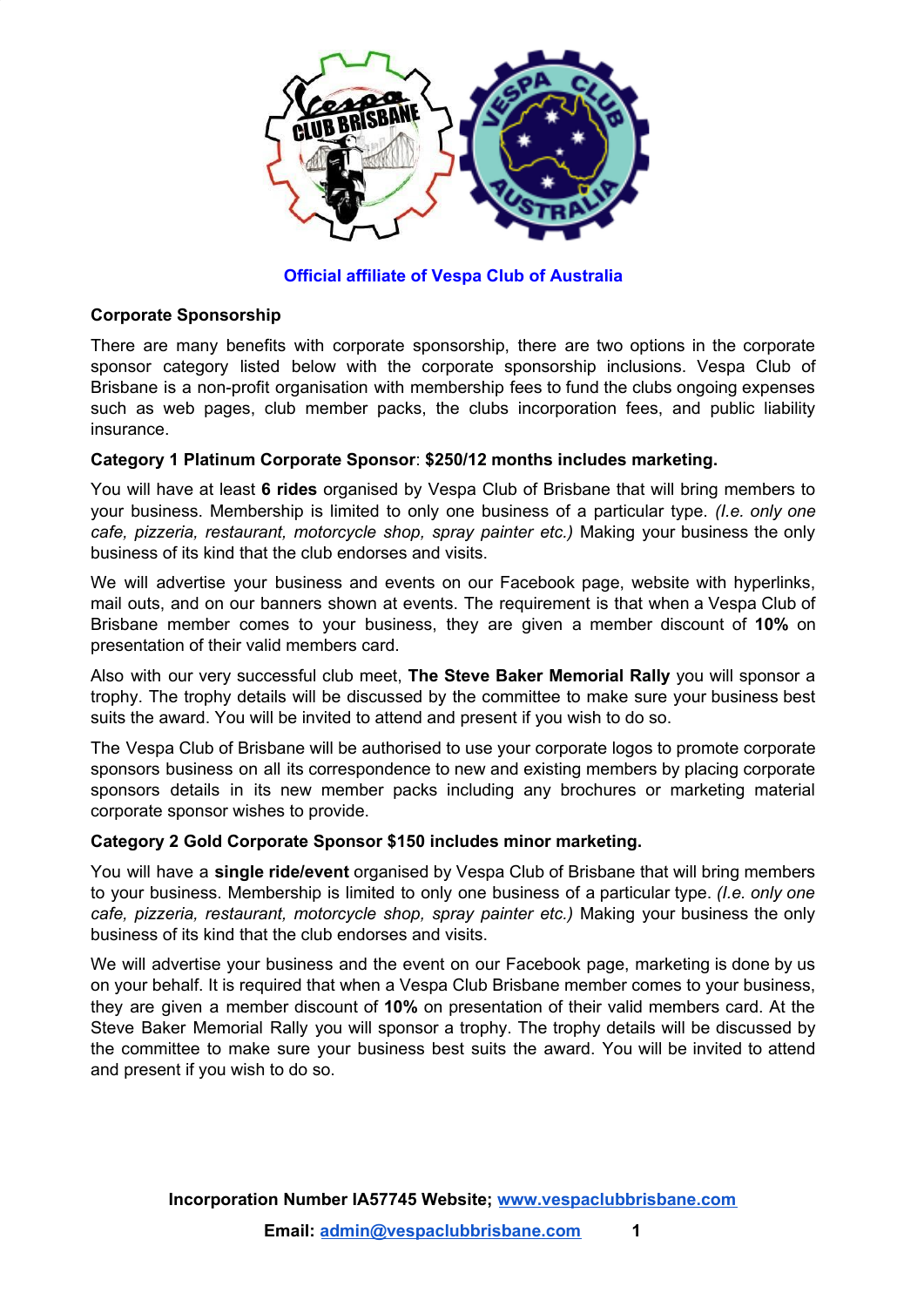### **Category 3 Silver Trophy Sponsor Cost**: **\$50.**

At the Steve Baker Memorial Rally you will sponsor a trophy. The trophy details will be discussed by the committee to make sure your business best suits the award. You will be invited to attend and present if you wish to do so.

*Annual events;* Corporate Sponsor of Vespa Club of Brisbane, are entitled to hold a single annual event for Platinum and Gold. This is a marketing event such as a show day that is held at your business. This brings people to your business where they can view a display by Vespa Club of Brisbane of Vespa's. The event can be named and marketed with your business name associated with the event. Example: "Brad's Motorcycles Vespa Exhibition." This presents an opportunity to draw customers to your business. Vespa Club of Brisbane will assist in promoting and marketing your event, as well as your web page via hyperlink from our website to yours, as well as regular posts from our Facebook page, mail and mail outs. Furthermore as a corporate sponsor, your logo will be displayed on all of our email correspondence and be on our Vespa Club banner that will be displayed wherever we go as a group.

*Steve Baker Memorial Rally;* The Vespa Club of Brisbane is proud to run this event. Steve is a valued member of the club and his passing was a great loss. We run this event in February each year and our past successes have had many scooters and participants. This ride brings together the whole scooter community so a large group can see your business and we will drive business towards them with promotion of your business.

*RACQ Motorfest;* We participate annually at this event with a large display of vintage, classic and modern Vespa's. We showcase our club and corporate sponsors to the thousands of spectators who come to this event and it has proven to be a successful venue and exhibition. This event presents itself with a perfect opportunity for a member of your business to attend with us and hand out advertising information.

# **Bank Details: Vespa Club Brisbane Inc. BSB # 124 025 Acc # 2272 1837**

## **Vespa Club of Brisbane Committee**

**President:** Marcus Zammit

**Vice president:** Mylee Abbott

**Secretary:** Tanya Griffiths

**Treasurer:** Mario Pizzica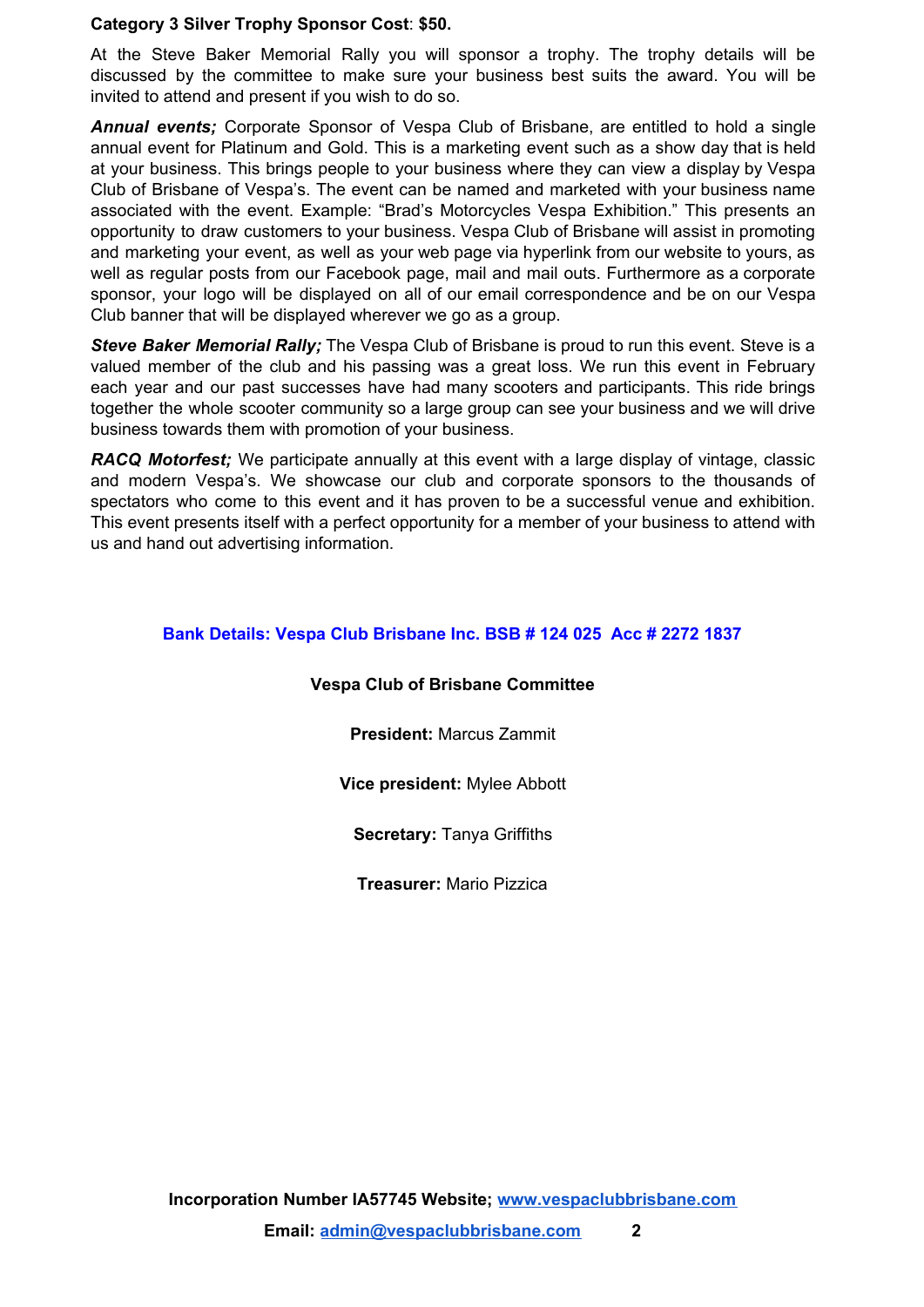**Our Current Platinum Corporate Sponsors:**



**Incorporation Number IA57745 Website; [www.vespaclubbrisbane.com](http://www.vespaclubbrisbane.com/) Email: [admin@vespaclubbrisbane.com](mailto:admin@vespaclubbrisbane.com) 3**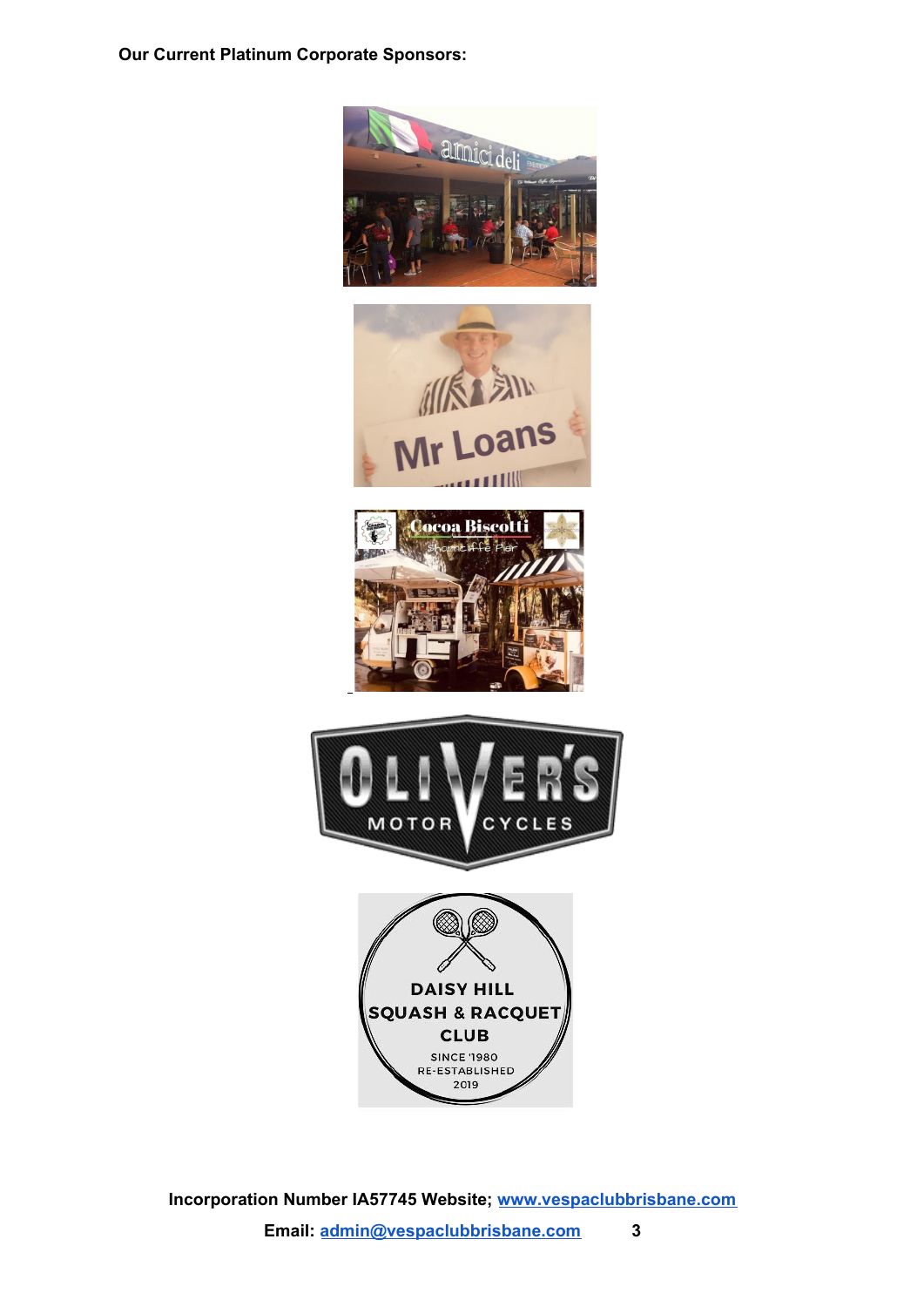**Our Current Gold Corporate Sponsors:**





**SHARE THE PASSION** 



**Incorporation Number IA57745 Website; [www.vespaclubbrisbane.com](http://www.vespaclubbrisbane.com/) Email: [admin@vespaclubbrisbane.com](mailto:admin@vespaclubbrisbane.com) 4**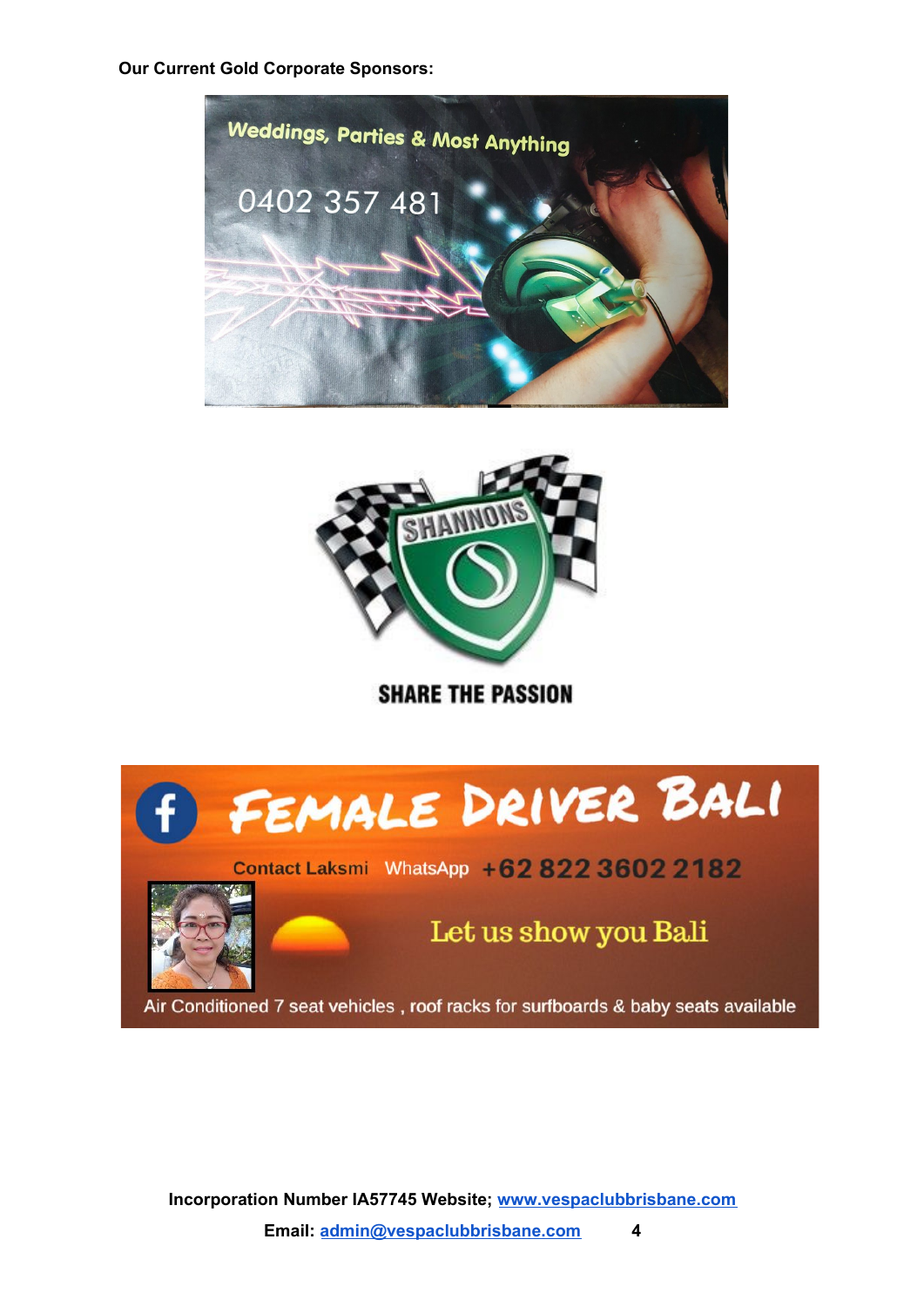**Our Current Silver Corporate Sponsors:**